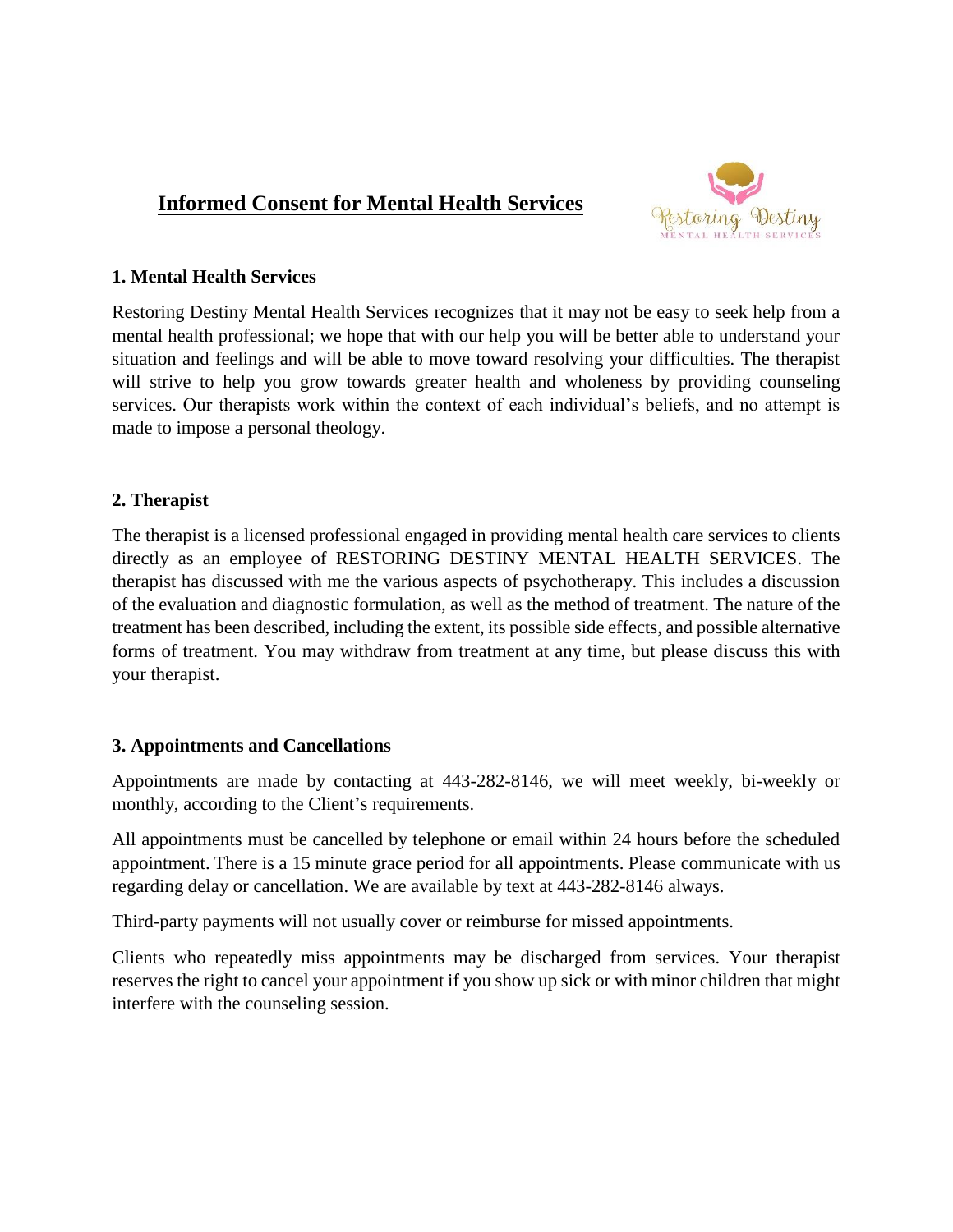#### **4. Number and Length of Sessions**

The number of sessions needed depends on many factors and will be discussed by the therapist. The length of therapy sessions range depending on several factors, and the therapist will discuss this with you.

However, patients must attend at least 5 therapy sessions before any DSS or SSI or any medical forms of any type can be completed on patient's behalf. Once a patient/client attends 5 therapy sessions, forms can be completed. However, we ask for a 3 week turnaround for completing forms.

#### **5. Relationship**

Your relationship with the therapist is a professional and therapeutic relationship. In order to preserve this relationship, it is imperative that the therapist not have any other type of relationship with you. Personal and/or business relationships undermine the effectiveness of the therapeutic relationship. The therapist cares about helping you but is not in a position to be your friend or to have a social and personal relationship with you. Gifts, bartering, and trading services are not appropriate and should not be shared between you and the therapist.

#### **6. Goals, Purposes, and Techniques of Therapy**

There may be multiple interventions to effectively treat the problems you are experiencing. It is important for you to discuss any questions you may have regarding the treatment recommended by the therapist and to have input into setting goals of your therapy. As therapy progresses, these may change.

#### **7. Confidentiality**

Discussions between a therapist and a client are confidential. No information will be released without the client's written consent unless mandated by law. Possible exceptions to confidentiality include but are not limited to the following situations: child abuse; abuse of the elderly or disabled; abuse of patients in mental health facilities; sexual exploitation; AIDS/HIV infection and possible transmission; criminal prosecutions; child custody cases, suits in which the mental health of a party is in issue; situations where the therapist has a duty to disclose, or where, in the therapist's judgment, it is necessary to warn, notify, or disclose; fee disputes between therapist and the client; a negligence suit brought by the client against the therapist; or the filing of a complaint with a licensing board or other state or federal regulatory authority.

If you have any questions regarding confidentiality, you should bring them to the attention of the therapist when you and the therapist discuss this matter further. By signing the Receipt form for the Informed Consent and Privacy Practices, you are giving your consent to the therapist to share confidential information with all persons mandated by law and the managed care company and/or insurance carrier responsible for providing your mental health care services and payment for those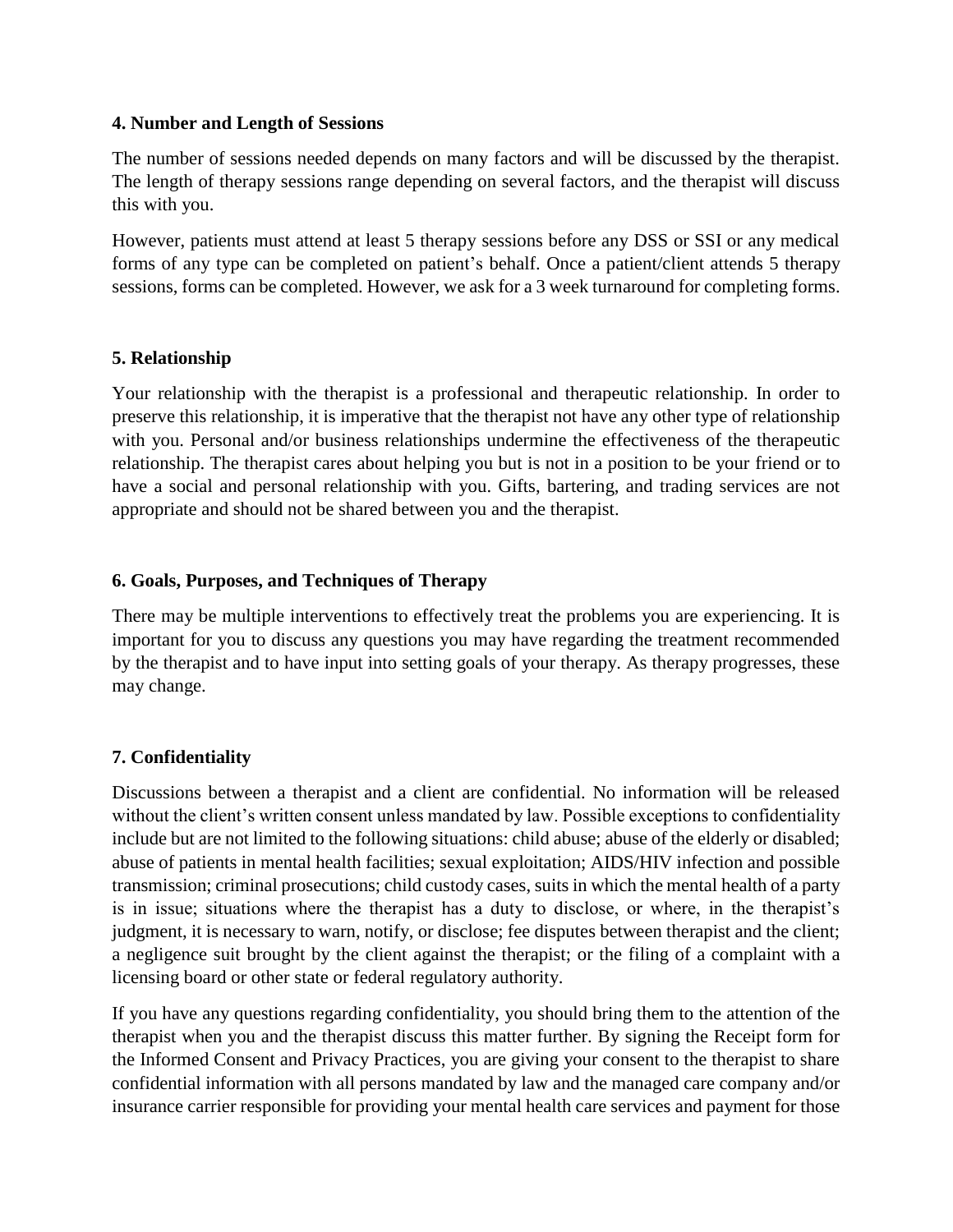services. You are also releasing and holding harmless the therapist from any departure from your right of confidentiality that may result.

### **8. Duty to Warn**

In the event that the therapist reasonably believes that the client is a danger, physically or emotionally, to themselves or another person, consent is given for the therapist to warn the person in danger and to contact any person in a position to prevent harm to themselves or another person, including law enforcement and medical personnel. This authorization shall expire upon the termination of therapy.

By signing Informed Consent and Privacy Practices form, you acknowledge that you have the right to revoke this authorization in writing at any time to the extent the therapist has not taken action in reliance on this observation. You further acknowledge that even if you revoke this authorization, the use and disclosure of your protected health information could possibly still be permitted by law as indicated in the Notice of Privacy Practices section of this form. You acknowledge that you have been advised by the therapist of the potential of the re-disclosure of your protected health information by the authorized recipients, and that it will no longer be protected by the federal Privacy Rule. You further acknowledge that the treatment provided to you by the therapist was conditioned on you providing this authorization.

#### **9. Risks of Therapy**

Therapy is the Greek word for change. Clients often learn things about themselves that they don't like. Often growth cannot occur until past issues are experienced and confronted, often causing distressing feelings such as sadness and anxiety. The success of therapy depends upon the quality of the efforts of both the therapist and client, along with the reality that clients are responsible for the lifestyle choices/changes that may result from therapy. Specifically, one risk of marital therapy is the possibility of exercising the divorce option.

#### **10. Payment for Services**

The charge for your one-hour session (\_\_\_\_\_\_ minutes with therapist) is \$\_\_\_\_\_.00. Shorter sessions will be a percentage of the full fee. RESTORING DESTINY MENTAL HEALTH SERVICES will look to you for full payment of your account, and you will be responsible for payment of all charges. If you have insurance, different copayments are required by various group coverage plans. Your copayment is based on the Mental Health Policy selected by your employer or purchased by you. In addition, the copayment may be different for the first visit than for subsequent visits. You are responsible for and shall pay your copay portion of the therapist's charges for the services at the time services are provided. You are responsible for notifying RESTORING DESTINY MENTAL HEALTH SERVICES immediately of any changes to your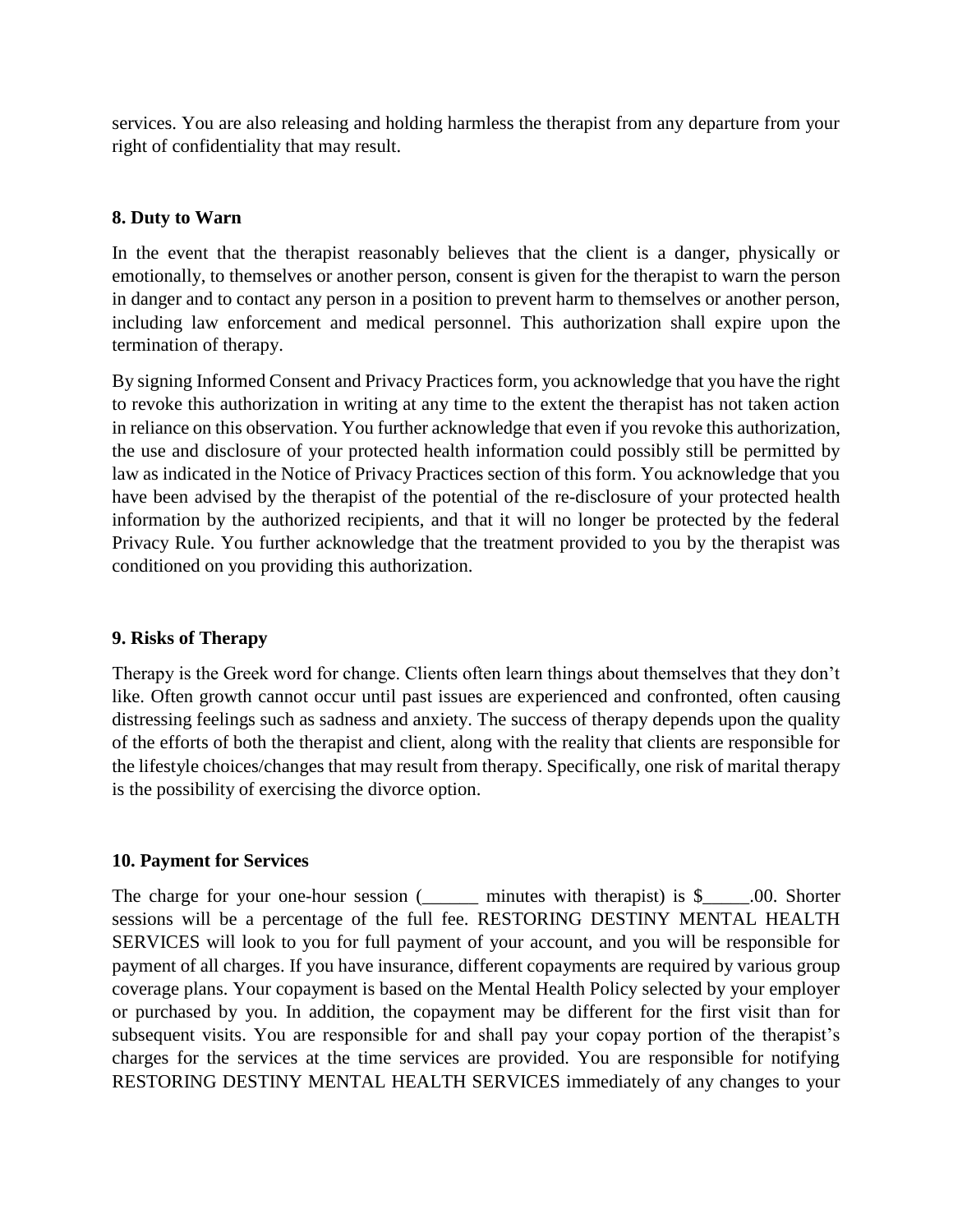insurance. If you fail to notify RESTORING DESTINY MENTAL HEALTH SERVICES of any changes to insurance, you may be billed for services that are not covered.

### **11. Court**

Although it is the goal of the therapist to protect the confidentiality of your records, there may be times when disclosure of your records or testimony will be compelled by law. In the event disclosure of your records or the therapist's testimony are requested by you or required by law, you will be responsible for and shall pay the costs involved in producing the records.

Such payments are to be made at the time prior to the time the services are rendered by the therapist. The therapist may require a deposit for anticipated court appearances and preparation.

#### **12. After-Hour Emergencies**

A mental health professional is available on text when RESTORING DESTINY MENTAL HEALTH SERVICES is closed and can be reached for emergencies on a 24-hour, seven-days-perweek basis, by calling 443-282-8146. If you need to contact us after business hours, please give us 24 hours to call you back.

In case of any forms that need to be sent to us, our email address is restoringdestinymentalhealth@gmail.com and our fax number is 443-478-4707.

Emergencies are urgent issues requiring immediate action.

#### **13. Therapist's Incapacity or Death**

In the event the therapist becomes incapacitated or dies, it will become necessary for another therapist to take possession of client records. By signing the Informed Consent and Privacy Practices Receipt, you give your consent to another licensed mental health professional at Restoring Destiny Mental Health Services to take possession of your files and records and provide you with copies upon request, or to deliver them to a therapist of your choice.

#### **14. Consent to Treatment**

By signing the Informed Consent and Privacy Practices Receipt, you voluntarily agree to receive mental health assessment, care, treatment, or services and authorize the therapist to provide such care, treatment, or services as are considered necessary and advisable. Signing indicates that you understand and agree that you will participate in the planning of your care, treatment, or services, and that you may stop such care, treatment, or services at any time. By signing the Informed Consent and Privacy Practices Receipt, you acknowledge that you have both read and understood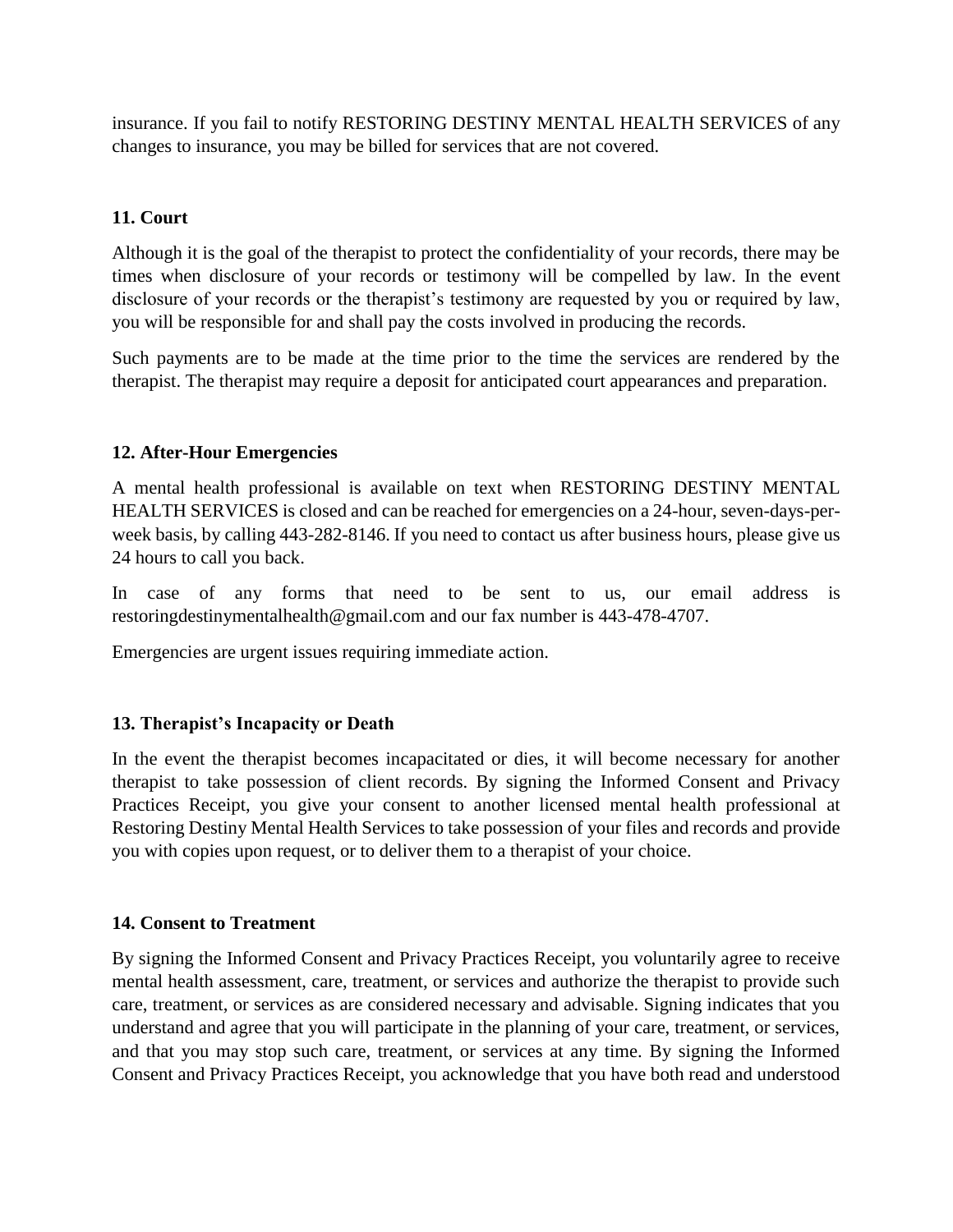all the terms and information contained herein. Ample opportunity has been offered for you to ask questions and seek clarification of anything that remains unclear.

## **15. Contact Information**

By signing the Informed Consent and Privacy Practices Receipt, you are consenting for RESTORING DESTINY MENTAL HEALTH SERVICES to communicate with you by mail, email, and phone at the address and phone numbers provided at the initial appointment, and you will immediately advise RESTORING DESTINY MENTAL HEALTH SERVICES in the event of any change. You agree to notify the Center if you need to opt out of any form of communication.

# **Notice of Authorization for Release of Mental Health Information and Privacy Practices**

I authorize **Restoring Destiny Mental Health Services** to use or disclose information from my mental health record, which may include information about psychiatric diagnosis and treatment.

The Privacy notice tells you how we make use of your health information at our Center, how we might disclose your health information to others, and how you can get access to the same information. Please review this notice carefully and feel free to ask for clarification about anything in this material you might not understand. The privacy of your health information is very important to us and we want to do everything possible to protect that privacy.

Any changes in our privacy practices will affect how we protect the privacy of your health information. This includes health information we will receive about you or that we create here at Restoring Destiny Mental Health Services. These changes could also affect how we protect the privacy of any of your health information we had before the changes. When we make any of these changes, we will also change this notice and give you a copy of the new notice.

When you are finished reading this notice, you may request a copy of it at no charge to you.

If you request a copy of this notice at any time in the future, we will give you a copy at no charge to you.

If you have any questions or concerns about the material in this document, please ask us for assistance, which we will provide at no charge to you.

#### **Here are some examples of how we use and disclose information about your health information. We may use or disclose your health information.**

- 1. To your physician or other healthcare provider who is also treating you.
- 2. To anyone on our staff involved in your treatment program.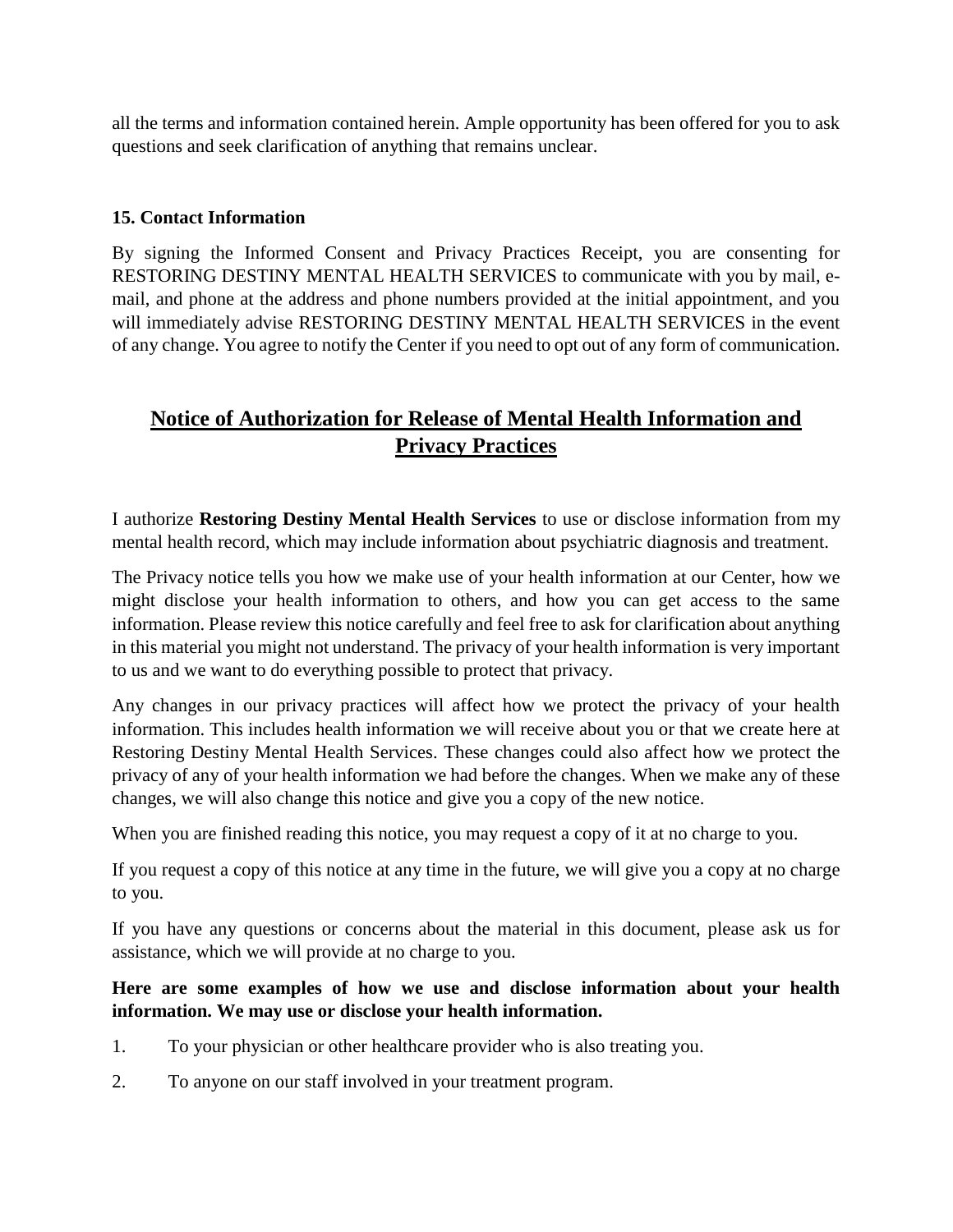3. To any person required by federal, state, or local laws to have lawful access to your treatment program.

4. To receive payment from a third party payer for services we provide for you.

5. To our own staff in connection with our Center's operations. Examples of these include, but are not limited to the following: evaluating the effectiveness of our staff, supervising our staff, improving the quality of our services, meeting accreditation standards, and in connection with licensing, credentialing, or certification activities.

6. To anyone you give us written authorization to have your health information, for any reason you want. You may revoke this authorization in writing anytime you want. When you revoke an authorization it will only effect your health information from that point on.

7. To a family member, a person responsible for your care, or your personal representative in the event of an emergency. If you are present in such a case, we will give you an opportunity to object. If you object, or are not present, or are incapable of responding, we may use our professional judgment, in light of the nature of the emergency, to go ahead and use or disclose your health information in your best interest at that time. In so doing, we will only use or disclose the aspects your health information that is necessary to respond to the emergency.

8. To the appropriate State agency if, we suspect the neglect or abuse of a minor or adult. If, in our professional judgment, we believe that a patient is threatening serious harm to another, we are required to take protective action, which may include notifying the police, or seeking the client's hospitalization. If a client threatens to harm him or herself, we may be required to seek hospitalization.

We will not use your health information in any of our Center's marketing, development, public relations, or related activities without your written authorization. We cannot use or disclose your health information in any ways other than those described in this notice unless you give us written permission.

## **As a client of the Restoring Destiny Mental Health Services, you have these important rights:**

A. With limited exceptions, you can make a written request to inspect your health information that is maintained by us for our use.

B. You have a right to a copy of this notice at no charge.

C. You can make a written request to have us communicate with you about your health information by alternative means, at an alternative location. (An example would be if you request that we contact you on an alternative phone number other than your residence, or if your primary language is not spoken at this Center) Your written request must specify the alternative means and location.

D. You can make a written request that we place other restrictions on the ways we use or disclose your health information. We may deny any or all of your requested restrictions. If we